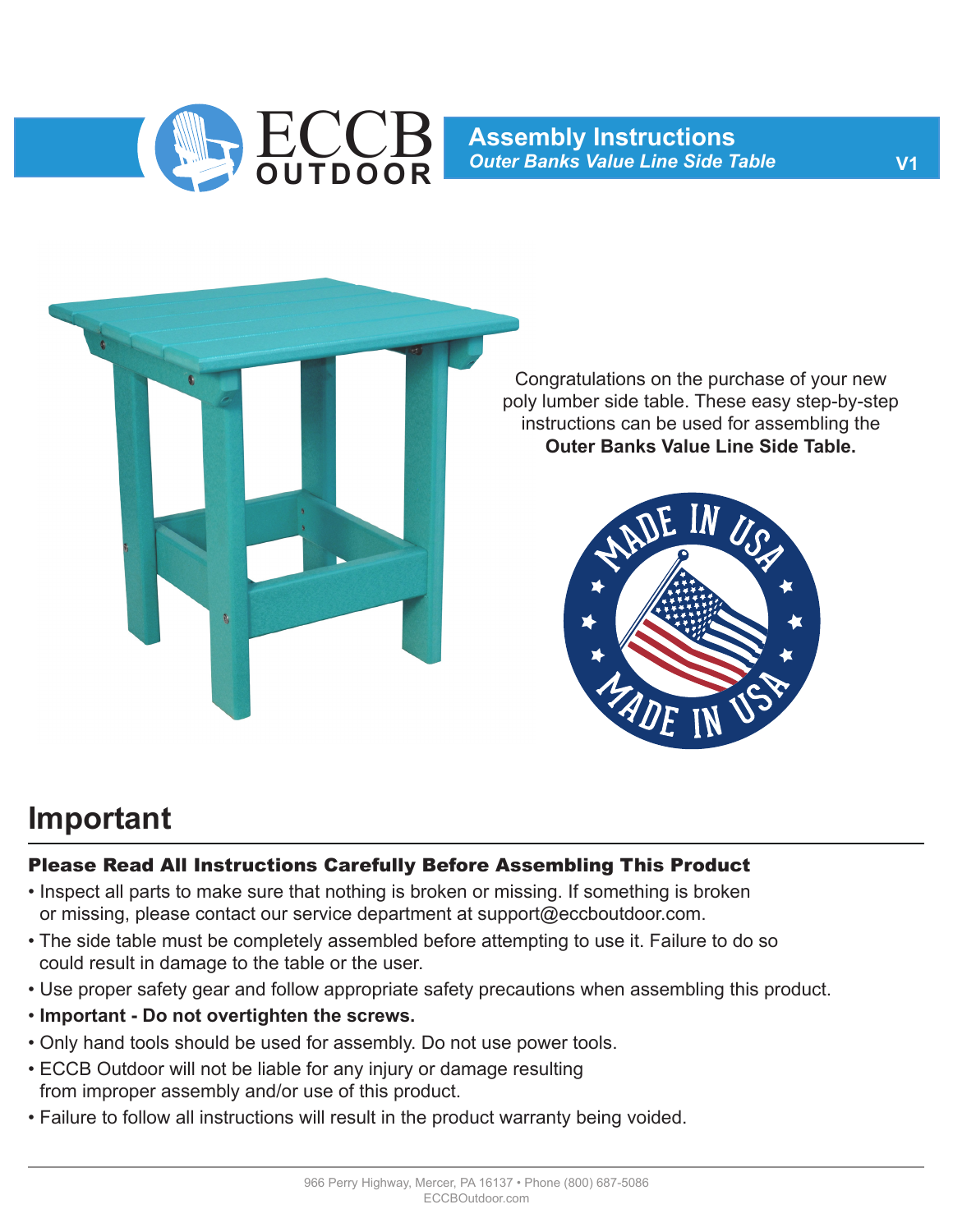## **Parts**

Make sure you have received everything. If anything is missing or damaged, please contact our service department at support@eccboutdoor.com.









#### **Hardware -** *Shown at Actual Size*

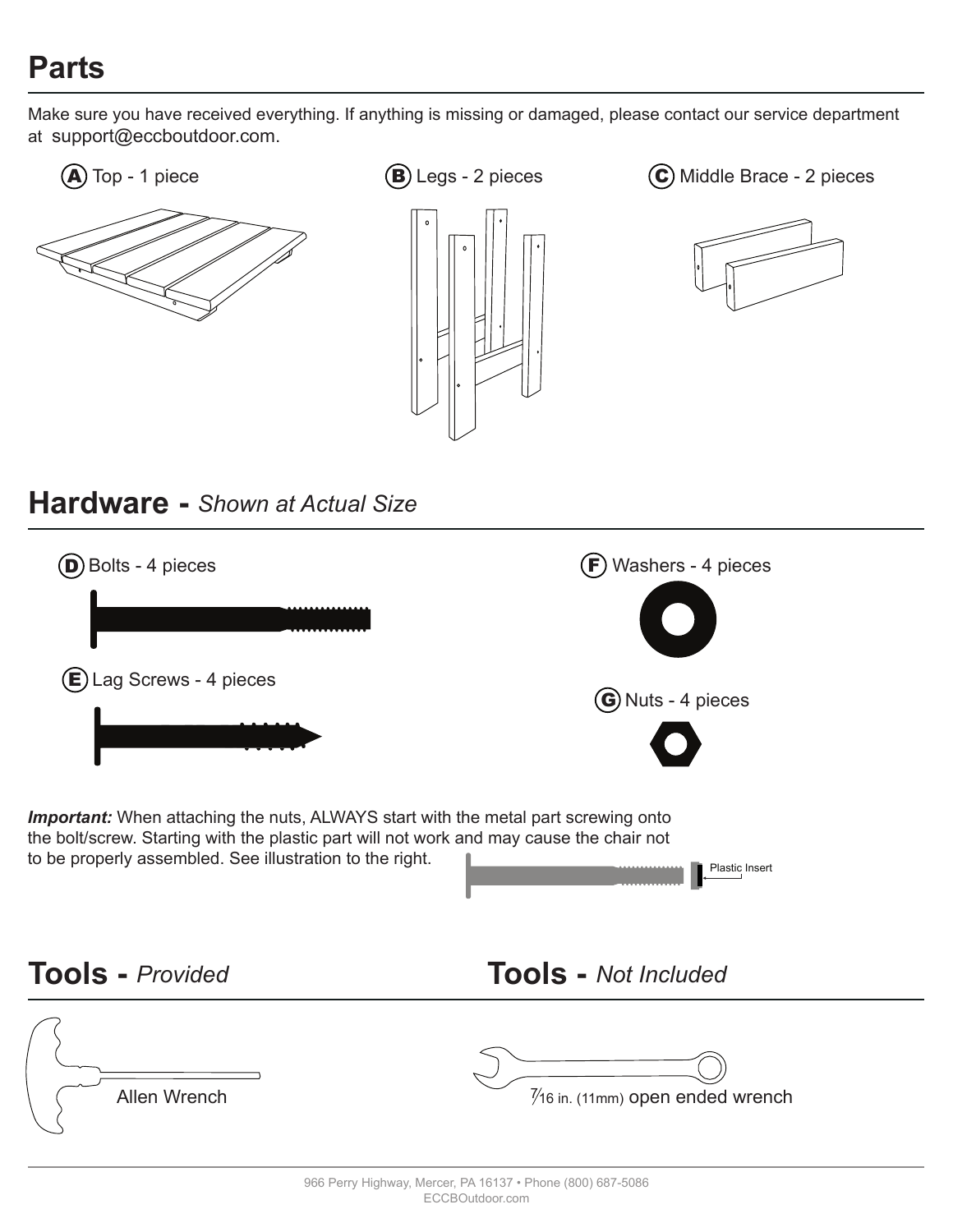# **Let's Get Started!**

# **Step 1 - Attach the Leg**

- Flip over the top (A) so the bottom is facing up
- Line up the leg (B) with the pre-drilled holes of the top (A)
- Insert the bolt (D) and tighten on the inside of the leg with a washer (F) and nut (G) using your open ended wrench



### **Step 2 - Attach the Middle Braces**

- Align the middle brace's (C) pre-drilled holes with the leg's (B) pre-drilled holes
- Attach the middle brace (C) to the leg (B) using only the lag screws (E) and Allen wrench provided
- Repeat this step with the other middle brace (C)